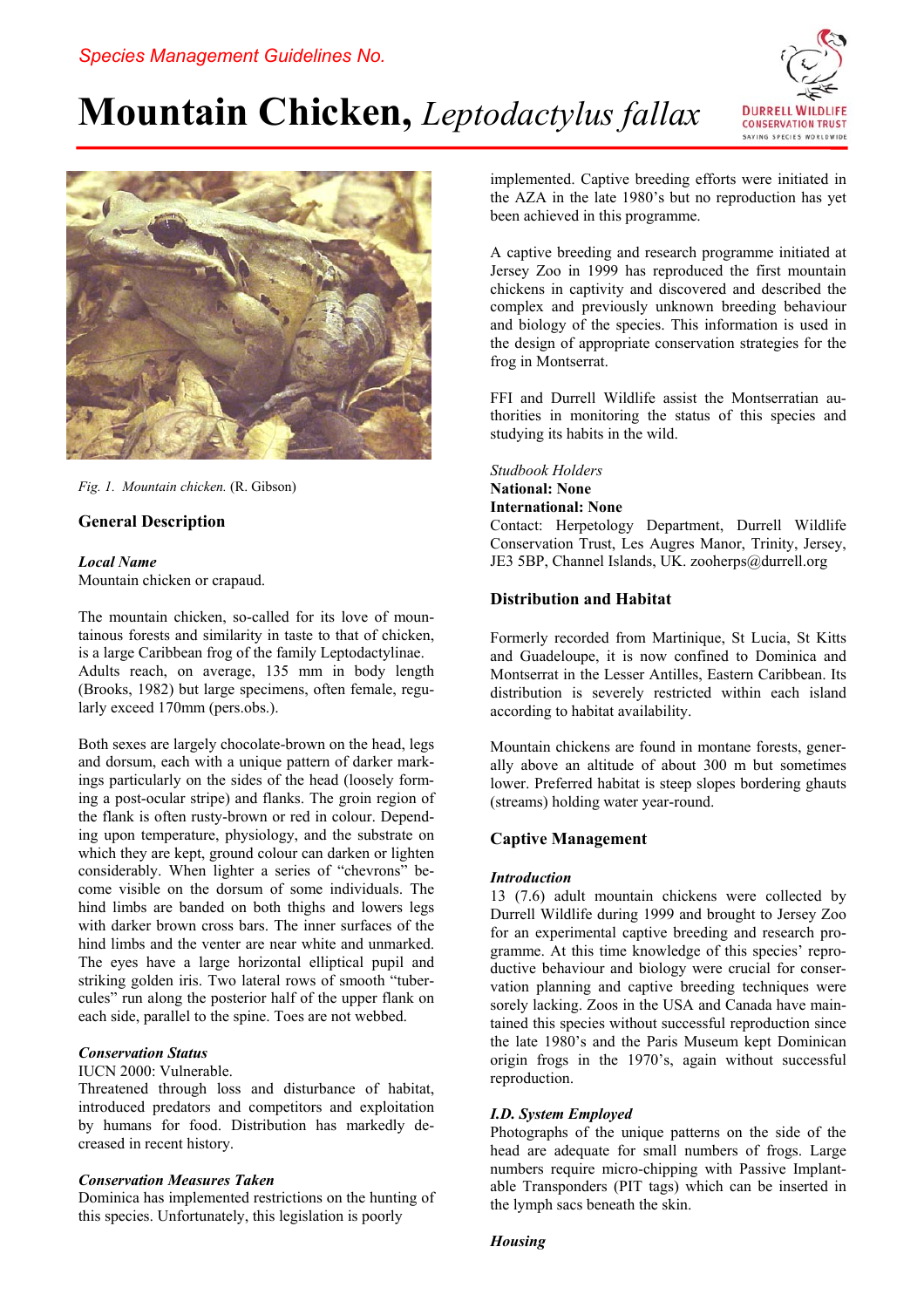# *Species Management Guidelines No.*

Early attempts at quarantining and holding this species in small enclosures met with serious problems (see *Health, Main Problems*). A minimum floor area of 2 x 2m is recommended for a trio of this species. At Jersey Zoo an adult pair or trio are maintained on display in a 2 x 2 x 2.5m (l x w x h) naturalistic enclosure furnished with a large, shallow pond  $({\sim}1/3$  m<sup>2</sup>), caves, hollow logs, multiple levels, live plants and a substrate providing security and humidity (see below).

A further 9-10 adult frogs are maintained in a large group off-show in a similarly furnished, but accordingly complex, enclosure measuring approx. 3.5 x 4.5 m. Newly metamorphosed juveniles have been maintained in plastic boxes measuring 0.35 x 0.5 m in groups of 6- 12 until 3-4 months of age and then moved to children's paddling-pools measuring 1.4 x 2.4 m in groups of 30 or more.

#### *Environmental Enrichment*

Naturalistic climatic and physical environmental characteristics (see *Housing* and below).

#### *Temperature, Lighting and Humidity*

Temperatures are relatively consistent throughout the year with daytime ambient temperatures being 24-28°C and nighttime 19-13°C. An increase of 1-2°C occurs from approx. late April through to late October. Humidity is maintained in excess of 60% throughout the year. Light rainfall is simulated by hand with a hosepipe in May and more heavily in September and October. Illumination is provided either by metal-halide floodlights or broad-spectrum fluorescent strip lights. Photoperiod is maintained with little seasonal variation reaching minimum day length in early January (11:13) and maximum day length in late June (13:11). Ambient light through external windows increases the day length in the summer but with only a subdued level of light.

## *Substrates*

Adults and juveniles can be maintained on a mixture of soil, bark-chippings and leaf litter. This substrate provides security for the frogs and maintains adequate humidity.

## **Health**

#### *Maximum Life Span*

Unknown in the wild or captivity. Likely to live in excess of a decade in the wild and longer in captivity.

#### *Main Problems*

Abrasions to rostrum and supra-orbital ridges can result from escape attempts by individuals in confined spaces. These will deteriorate quickly, treated or untreated, if the behavioural/housing problem is not corrected. Some substrates, and/or excessively wet or dry substrates, can irritate the ventral surface of the feet causing ulcer-like abrasions. Modifications of the substrate should correct this.

Groups kept in too high a density (too small a cage or inadequate visual barriers) will develop "dominant" and "subordinate" individuals. The latter tend to be inhibited from feeding and may become reclusive and lose weight.

## *Routine Veterinary Procedures*

Faecal samples are submitted for regular parasitological screening. Blood samples have been taken from the central vein running longitudinally along the centre of the belly. Specimens have been immobilised for x-ray examination by confinement in a small plastic box and pinned with a piece of foam-rubber cut to exactly fit inside the box with the lid on.

#### *Anaesthesia*

Not carried out. Recommend bathing in dilute MS222 solution.

#### *Contraindications*

None known.

## **Nutrition**

#### *Natural Diet*

Studies of diet in Dominica recorded predominantly orthopteran insects, but also other insects, arachnids, myriapods, crustacea (land crabs), small frogs, lizards, and very occasional small birds and mammals (Brooks, 1982).

#### *Nutritional Requirements in Captivity*

Diet at Jersey Zoo has been almost exclusively invertebrate - crickets (*Gryllus bimaculatus* and *Acheta domestica*) and locusts (*Locusta locusta* and *Schistocera migratoria*) - with the occasional (one per month) addition of small mice (*Mus musculus*) or defrosted mussels.

#### *Delivery*

Frogs are fed 3-5 times per week, *ad libitum*, by releasing live insects into the enclosure in the late afternoon shortly before the frogs' activity period.

#### *Water*

Water is permanently available in large pools and rainfall is periodically simulated (see under **Captive Management**).

## *Supplements*

All insects are gut-loaded for 48 hrs prior to being offered as food, with a 50:50 mix of Nutrobal® (Vetark Animal Health) multi-vitamin and mineral powder and ProGrub (Live foods Direct) insect diet. Crickets are then dusted with Nutrobal® immediately prior to distribution to frogs.

#### *Contraindications*

Juvenile frogs grow exceedingly fast, though become over-weight. Insufficient calcium supplementation will lead to poor mineralisation of the skeleton and result in multiple fractures of the limb bones.

## **Reproduction**